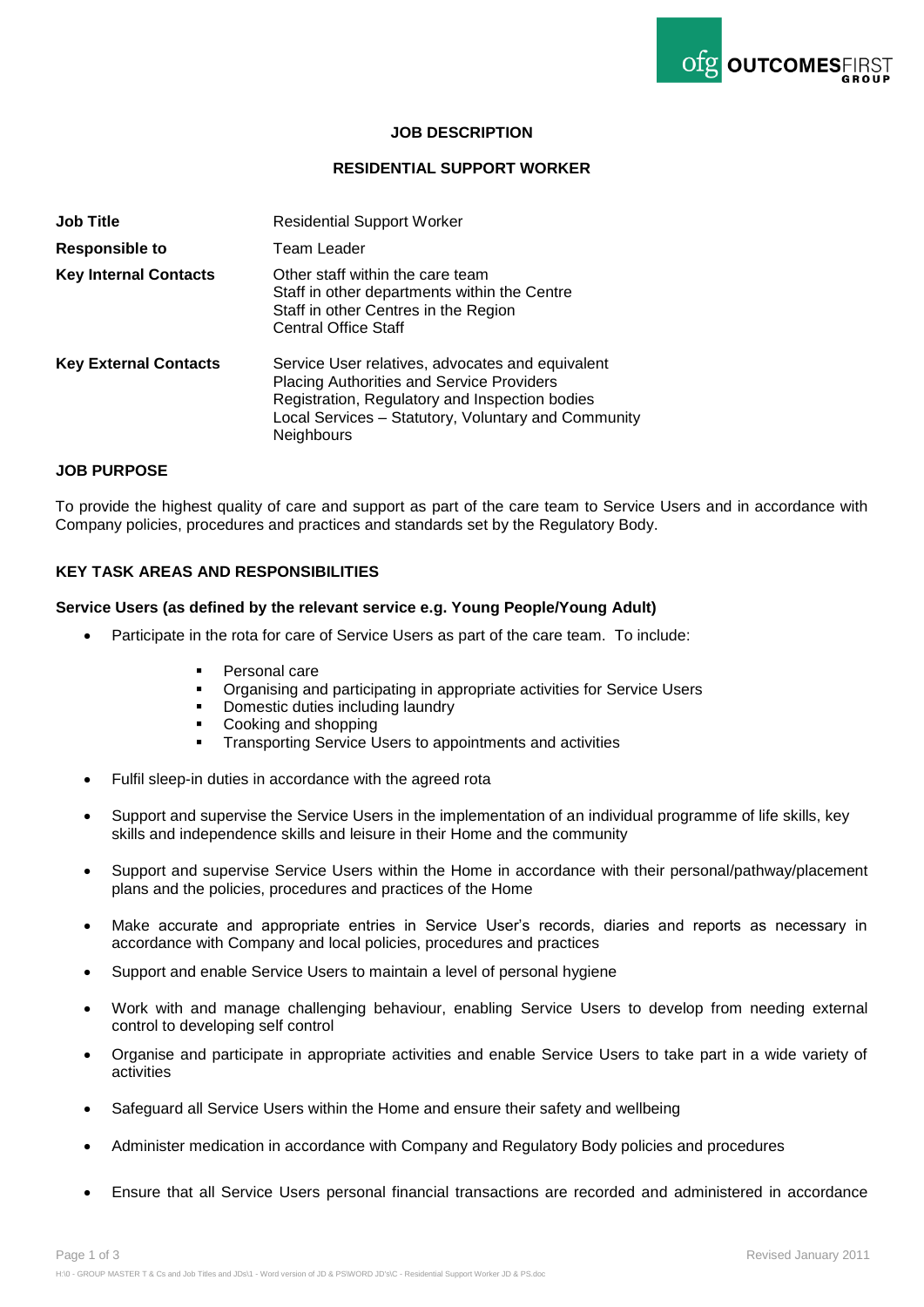

with individual placement agreements, and Company and Regulatory Body policies and procedures

- Check the daily diary and organise the appointments for that day as required
- Ensure that all the relevant personal/pathway/placement plans for Service Users are in place, accurate and up to date
- Work positively and effectively with relatives, advocates and others involved with Service Users
- Support Service Users with completing and returning homework
- Work in the classroom as required and instructed
- Communicate effectively with education staff to ensure a consistent approach and to provide a daily link between School and Home
- Liaise with staff from other departments to provide a consistent approach to all aspects of Service User care

#### **General**

- Ensure awareness that the service operates to agreed budgets and contribute to keeping within these budgets as instructed
- Exercise vigilance in respect of Health and Safety and promptly report all hazards and/or remedying them where appropriate. Undertake all duties in a manner calculated to minimise or avoid unnecessary risks, personally or to others.
- Report issues and/or incidents relating to staff and Service Users that have arisen in the day promptly to the relevant Line Manager or appropriate person
- Operate at all times in accordance with Company policies and procedures, with particular reference to Safeguarding, Child Protection, Whistleblowing, Complaints and Representations and Behaviour Policies
- Participate in training and take responsibility for personal development
- Participate in team meetings, supervisions and annual reviews in accordance with Company policy and the standards set by the Regulatory Body
- Work to promote the Centre as a valued, professional asset within its community and conduct themselves at all times in a manner that reinforces this image
- Ensure that all actions are in the interests of the Service Users and the Company.
- To work to and exhibit the POSITIVE values of the Company and maintain standards of behaviour in accordance with Company policies, procedures and practices
- To carry out any other reasonable and relevant duties as required